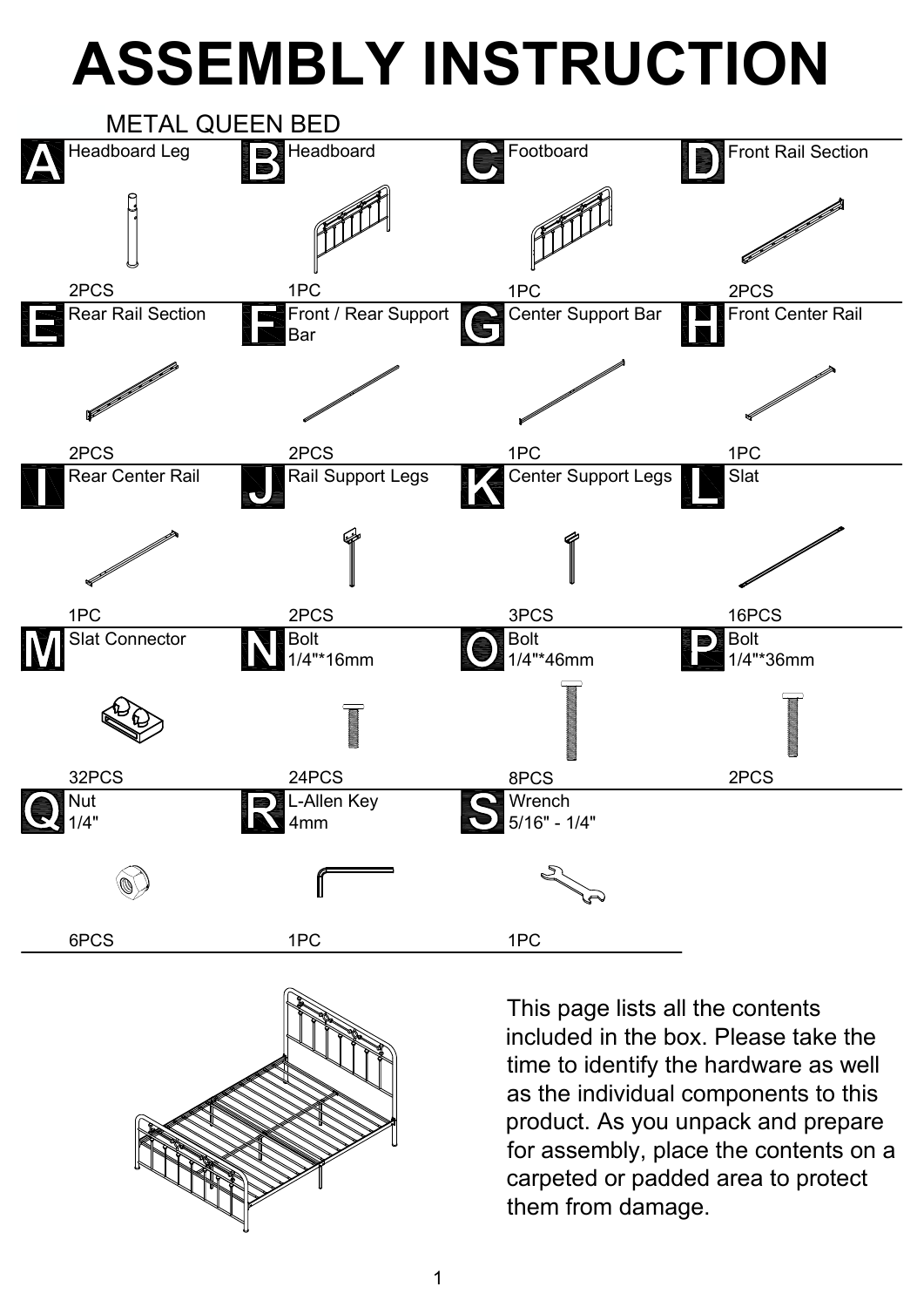Attach the Headboard Leg (A) to the Headboard (B), insert the Bolt (N), turn the L-Allen Key (R) to tighten them.





Attach the Front Rail Section (D), Rear Rail Section (E) and Rail Support Leg (J), insert the Bolt (N), turn the L-Allen Key (R) to tighten them.





Attach the Center Support Bar (G) to rails, and then insert the Bolt (O) and Nut (Q), turn the L-Allen Key (R) and Wrench (S) to tighten them.

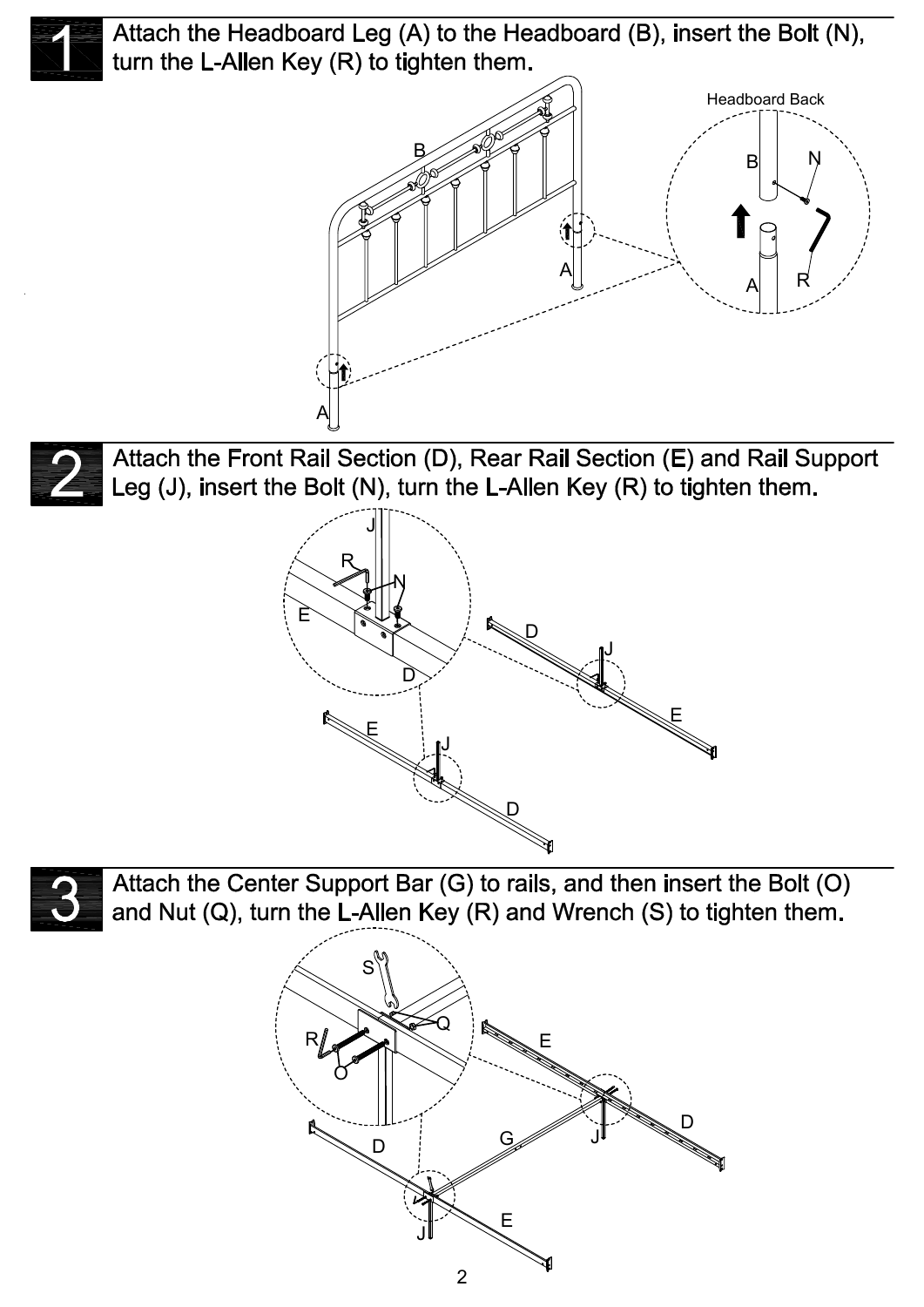

Attach the Front / Rear Support Bar (F) to rails, insert the Bolt (O), turn the L-Allen Key (R) to tighten them.





Attach the Front Center Rail (H) and Rear Center Rail (I) to the Front / Rear Support Bar (F) and Center Support Bar (G), insert the Bolt (N), turn the L-Allen Key (R) to tighten them. Insert the Bolt (P) and Nut (Q), turn the L-Allen Key (R) and Wrench (S) to tighten them.





Attach the Center Support Leg (K) to the center rails, insert the Bolt (N), turn the L-Allen Key (R) to tighten them.